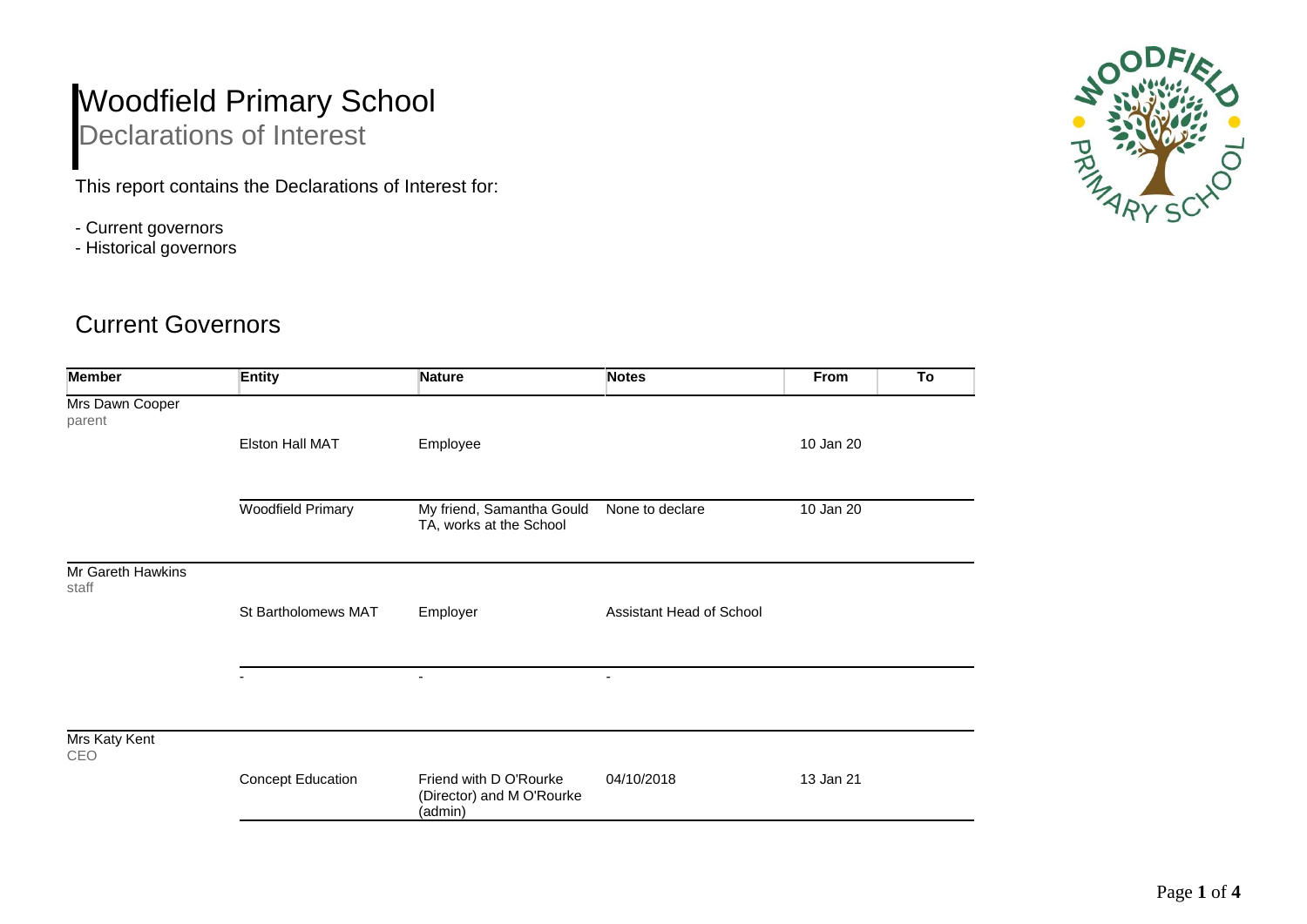|                                       | William Gough's                                                 | Friend with A Lewis, Director 04/10/2018                                                          |                                                                   | 13 Jan 21 |           |
|---------------------------------------|-----------------------------------------------------------------|---------------------------------------------------------------------------------------------------|-------------------------------------------------------------------|-----------|-----------|
|                                       | St Bartholomew's CE MAT CEO & Director on Trust                 | <b>Board</b>                                                                                      | 25/11/2019                                                        | 13 Jan 21 |           |
|                                       | <b>Elston Hall MAT</b>                                          | Member                                                                                            | 25/11/2019                                                        | 13 Jan 21 |           |
|                                       | Perry Hall MAT                                                  | Member                                                                                            |                                                                   | 13 Jan 21 |           |
|                                       | Elston Hall and St<br>Bartholomew's Teaching<br>School Alliance | Executive Headteacher - St<br>Bartholomew's CE Primary<br>School                                  | Joint TSA alliance with<br>Elston Hall Primary School             | 13 Jan 21 |           |
|                                       | S. Peter's Collegiate<br>Academy                                | Member                                                                                            | 25/11/2019                                                        | 13 Jan 21 |           |
|                                       | Shire Learning Trust                                            | Accounting Officer and Acting Shire Learning Trust is due<br>Executive Headteacher<br>(temporary) | to merge with St<br>Bartholomew's CE MAT in<br>March 2021. I have | 01 Sep 20 | 28 Feb 21 |
| Mrs Treena Larkin<br>appointed        |                                                                 | None                                                                                              |                                                                   | 09 Sep 19 |           |
| <b>Mrs Muriel Newill</b><br>appointed |                                                                 | David Willets (Vice-Chair) is<br>my son in law                                                    |                                                                   | 04 Oct 18 |           |
| Miss Anna Place<br>appointed          |                                                                 | RBI 2016/17<br>Code of Conduct Nov 16                                                             |                                                                   |           |           |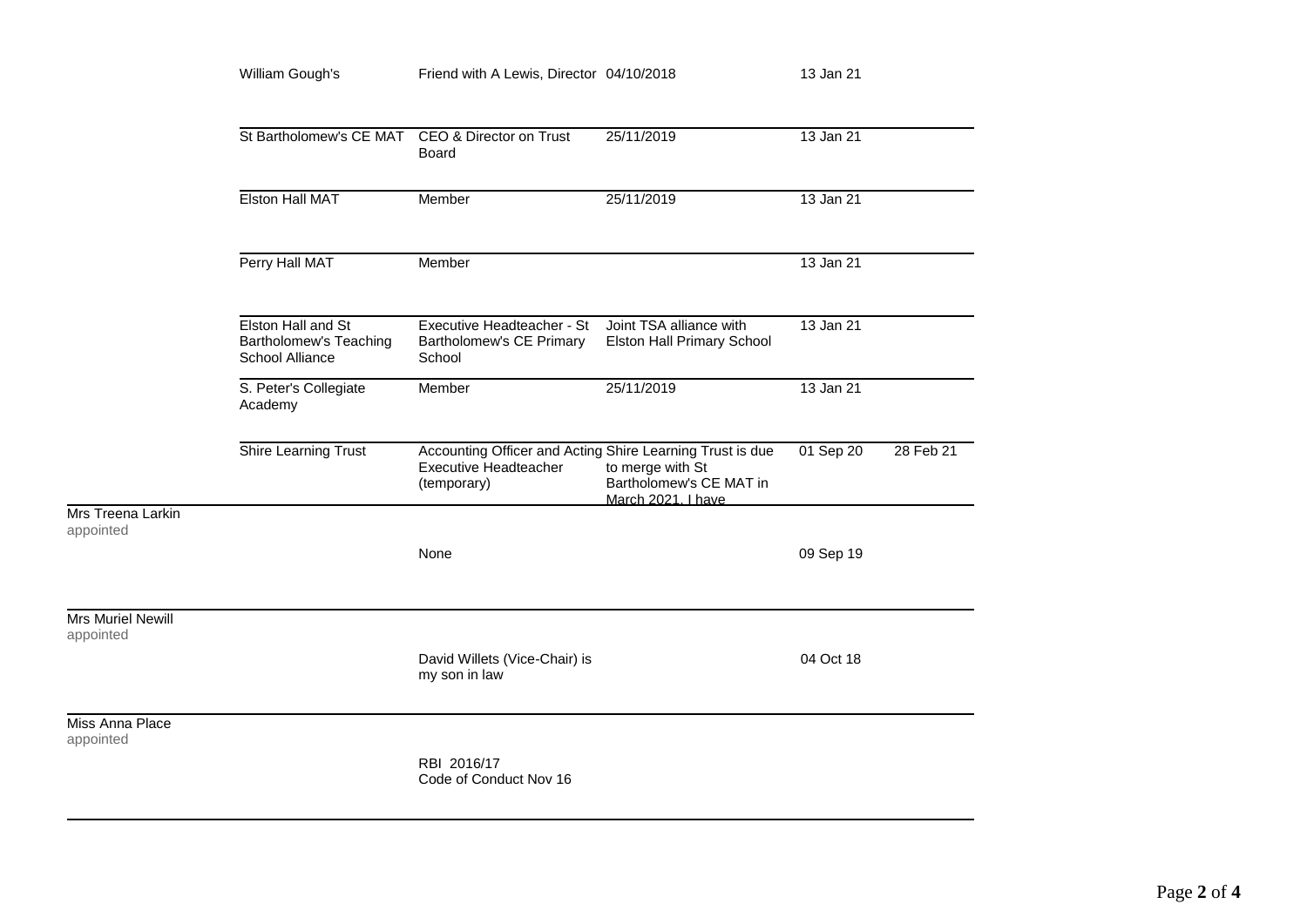| <b><i>IVIIS NATELL FIESIULI</i></b><br>appointed |                                       |                                                                       |                                                                                                                    |                        |           |
|--------------------------------------------------|---------------------------------------|-----------------------------------------------------------------------|--------------------------------------------------------------------------------------------------------------------|------------------------|-----------|
|                                                  |                                       | Daughter - Mrs Gemma<br>Davies,<br>Teaching Staff in Reception        |                                                                                                                    | 02 Oct 18              |           |
|                                                  | St. Peter's Collegiate<br>Academy     | <b>Local Governing Board</b>                                          | St. Peter's is now part of the<br>Three Spires MAT                                                                 | 14 Jul 21              |           |
|                                                  | Wolverhampton Schools'<br>Forum       | Vice-Chair                                                            | Vice-Chair position is<br>elected annually at the first<br>Schools' Forum meeting of<br>the autumn term so the end | $\overline{03}$ Oct 19 | 15 Oct 20 |
|                                                  | Wolverhampton Schools'<br>Forum       | Member                                                                | Ongoing member of<br>Schools' Forum                                                                                | 01 Nov 18              |           |
|                                                  | <b>Wolverhampton Schools</b><br>Forum | Chair                                                                 | Elected Chair on<br>22/10/2020. Chair and Vice<br>Chair elected annually at<br>first meeting in Autumn             |                        |           |
| Philip Salisbury<br>headteacher                  |                                       |                                                                       |                                                                                                                    |                        |           |
|                                                  |                                       | None                                                                  |                                                                                                                    | 03 Oct 18              |           |
| Mr David Willets<br>parent                       |                                       | Muriel Newell, Mother-in-law                                          |                                                                                                                    | 13 Jan 20              |           |
|                                                  | Smestow School                        | Head of Faculty - Science &<br><b>Technology at Smestow</b><br>School |                                                                                                                    | 13 Jan 20              |           |